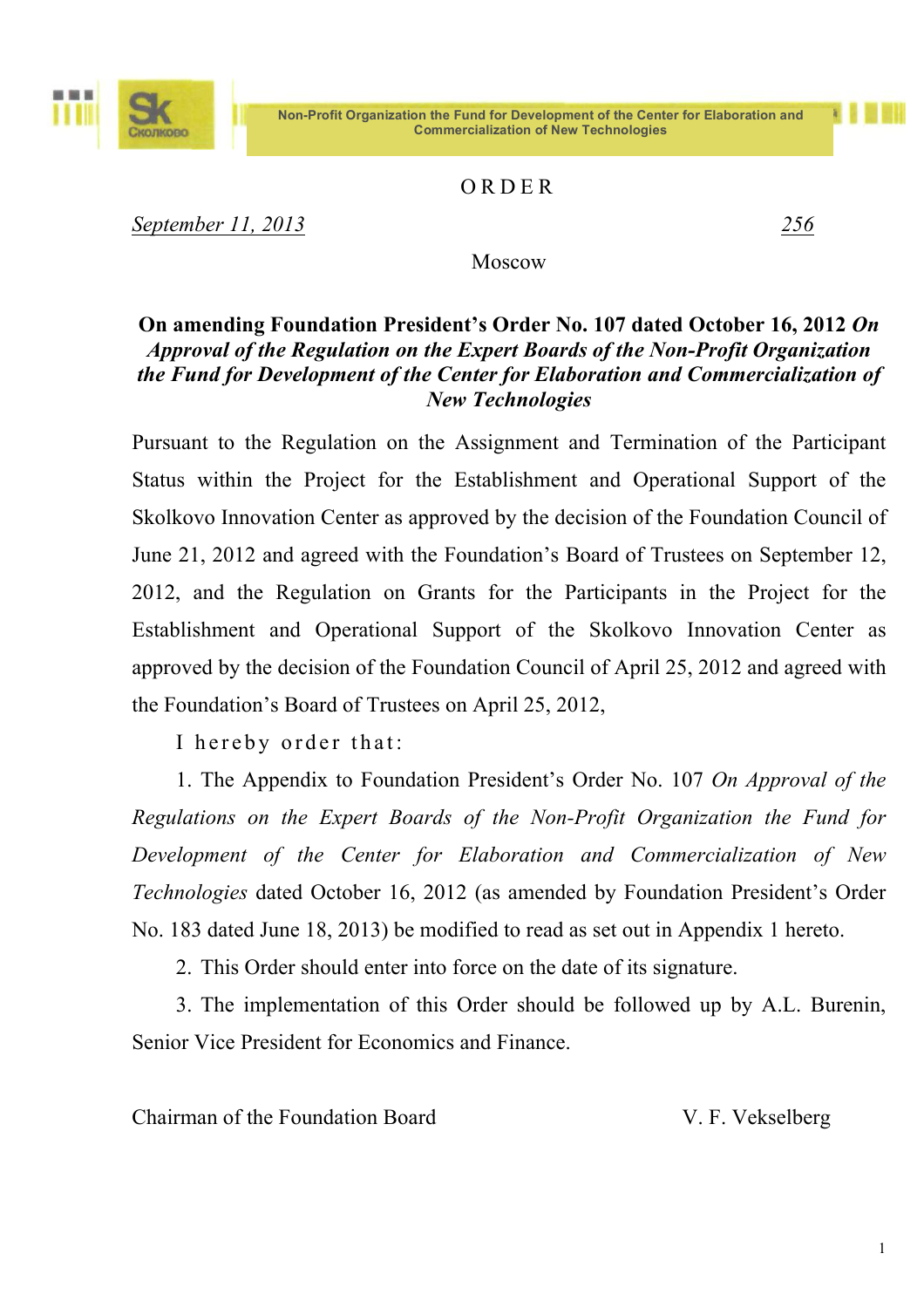Appendix to Order No. 256 of Non-Profit Organization the Fund for Development of the Center for Elaboration and Commercialization of New Technologies dated September 11, 2013

Appendix to Order No. 107 of Non-Profit Organization the Fund for Development of the Center for Elaboration and Commercialization of New Technologies dated October 16, 2012

# **REGULATION ON THE EXPERT BOARDS OF NON-PROFIT ORGANIZATION THE FUND FOR DEVELOPMENT OF THE CENTER FOR ELABORATION AND COMMERCIALIZATION OF NEW TECHNOLOGIES** *1. General Provisions*

#### **Clause 1. Subject Matter and Terms**

**1.** This Regulation defines the procedure for the running of the Expert Boards of the Foundation.

**2.** In their operation, the Expert Boards shall be governed by the Law, the Foundation Charter, Regulation on the Status, Regulation on Grants, and this Regulation.

**3.** The terms used in this Regulation have the following meanings:

*Questionnaire:* the term defined in Paragraph 4 of Clause 4 of the Regulation on the Status;

*Affiliate:* a close relative of the expert; a corporate entity (including an Applicant; a Project Participant; or a Co-investor of a Project Participant) in which the expert and/or his or her close relatives act as: an employee; a project team member; the head (a deputy head); a member of the governance bodies and/or collegiate deliberative bodies; a founder (member) (regardless of the interest size);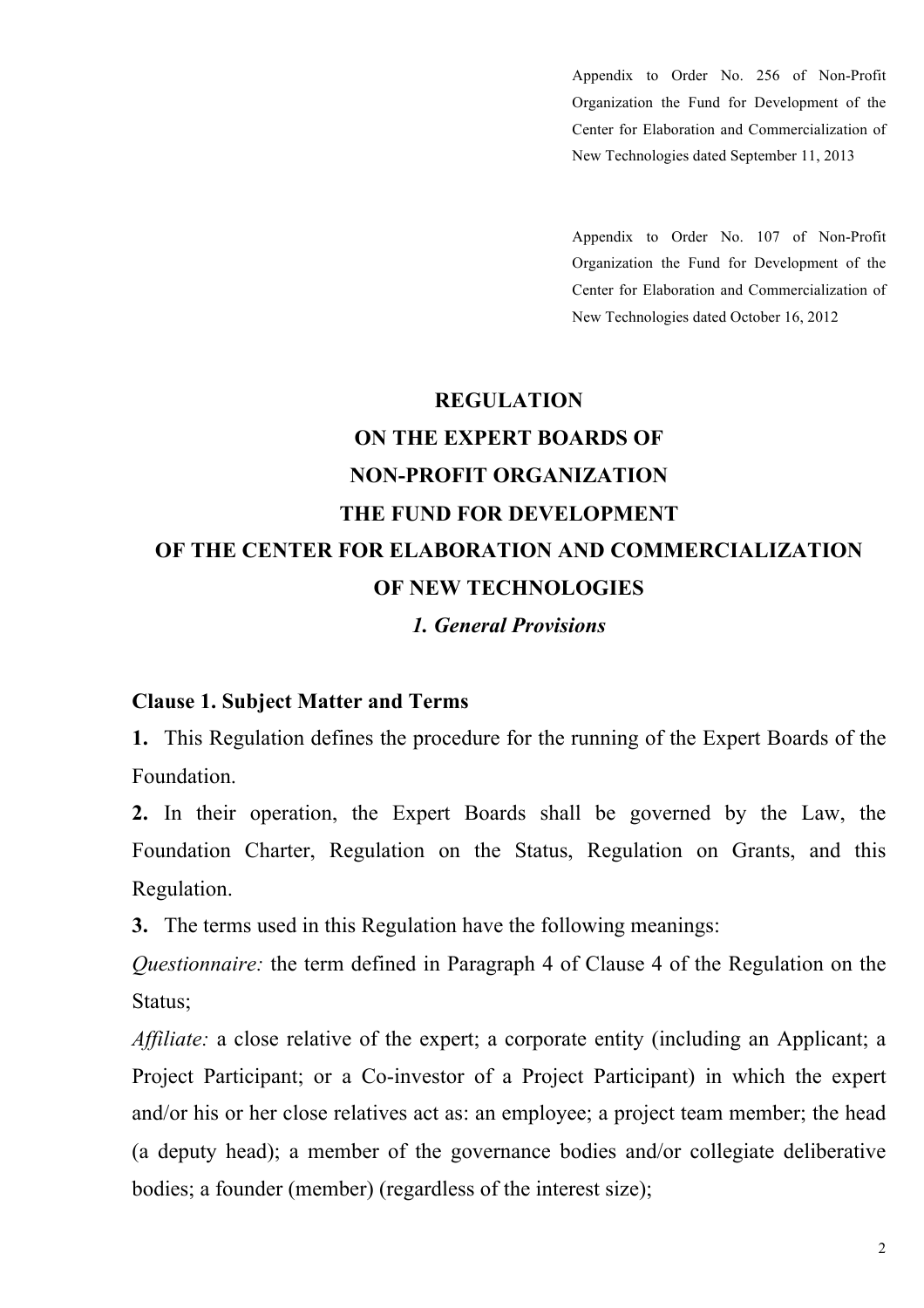*Beneficiary:* an individual who directly or indirectly (by owning stakes (shares) in the registered capital of other corporate entities who are members in a legal entity) controls the operations of such a corporate entity;

*Business experts:* experts specializing in appraising the commercial component of projects and having management experience in major companies, including investment firms or entrepreneurial experience in high technologies;

*Close relatives:* parents (including adoptive parents), children (including adopted children), spouses, siblings and half-siblings, grandchildren, grandparents, uncles, aunts, nephews, and nieces;

*Evaluation Form:* a project evaluation form in the format set out in Appendix 1 hereto;

*Benefit:* tangible benefit in cash or in kind that can be viewed as income under Russian tax laws, or other benefit expressed in the achievement of unequivocally personal objectives. Business promotion and incentives are not personal benefits;

*GC:* Grants Committee of the Foundation:

*GEO:* Grant and Expert Office of the Foundation;

*Grant Memorandum:* the term defined in Paragraph 1 of Clause 3 of the Regulation on Grants;

*Grant Recipient:* the term defined in Paragraph 1 of Clause 6 of the Regulation on Grants;

*Day:* a business day;

*Law:* Federal Law No. 244-FZ *On the Skolkovo Innovation Center* dated September 28, 2010;

*Innovation Priorities:* the innovation priorities approved by an order of the Foundation in line with Paragraph 1 of Clause 2 of the Regulation on the Status, with one Innovation Priority per subparagraph of the list of Innovation Priorities. For the purposes of this paragraph, a subparagraph means a numbered part of the list that does not include any numbered components;

*Cluster*: a cluster of the Foundation that covers the project of the relevant Applicant (Project Participant; Grant Recipient);

*Areas of operation:* areas defined in Part 8 of Article 10 of the Law;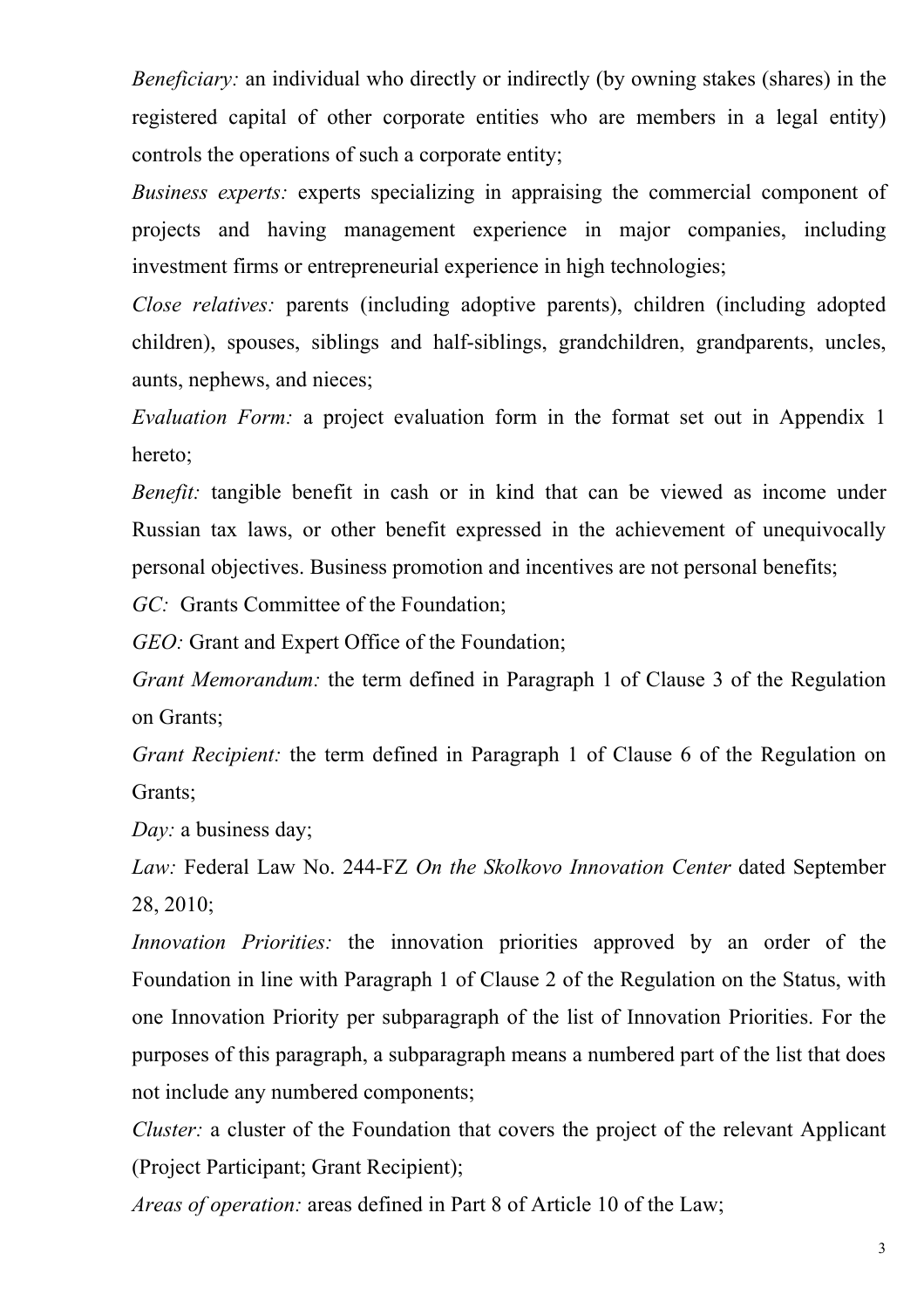*Research Experts:* experts specializing in the evaluation of the research component of projects and having experience of working at scientific and/or research institutions;

*Feedback Form:* the term defined in Paragraph 2 of Clause 5 and Paragraph 6 of Clause 10 of the Regulation on Grants;

*Report:* the term defined in Paragraph 1 of Clause 1 and Paragraph 1 of Clause 9 of the Regulation on Grants;

*Regulation on Grants:* the Regulation on grants to be issued to participants in the project for the establishment and operational support of the Skolkovo Innovation Center approved by the decision of the Foundation Council of the Non-Profit Organization the Fund for Development of the Center for Elaboration and Commercialization of New Technologies dated April 25, 2012;

*Regulation on the Status:* the Regulation on the Assignment and Termination of the Participant Status within the Project for the Establishment and Operational Support of the Skolkovo Innovation Center as approved by the decision of the Foundation Council of June 21, 2012 and agreed with the Foundation's Board of Trustees on September 12, 2012;

*Grants Procedure:* the procedure for interaction between structural units of the Non-Profit Organization the Fund for Development of the Center for Elaboration and Commercialization of New Technologies regarding grants to be issued to participants in the project for the establishment and operational support of the Skolkovo Innovation Center for an amount exceeding RUB 5,000,000, approved by an order of the Foundation;

*Applicant:* a corporate entity that has filed an application in line with the Regulation on the Status, or an individual or a corporate entity that has filed an application for a preliminary examination under the above Regulation;

*List of Experts:* a list of experts that comprise the Expert Boards approved by the Foundation's Director, Head of the Grant and Expert Office (hereinafter the GEO Director) individually for each Focus Area;

*Status Expert Board:* an Expert Board convened to make an examination to determine whether the Applicant's project meets the Requirements under the Regulation on the Status;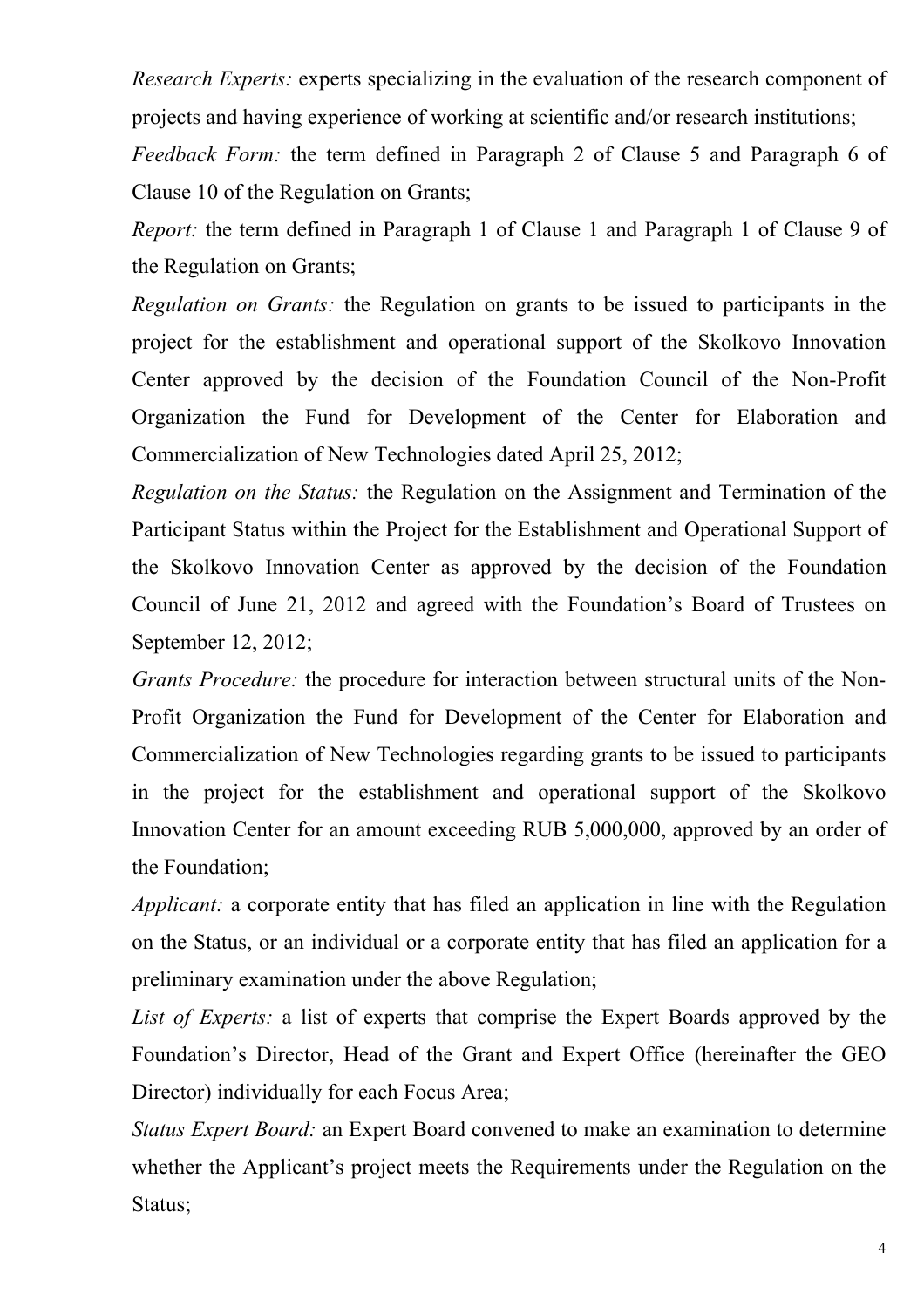*Engineering Experts:* experts specializing in the evaluation of the engineering component of projects and having experience in running research and development projects and/or projects to implement engineering solutions in major companies;

*Requirements:* the requirements set out in Subparagraphs 2 to 6 of Paragraph 1 of Clause 2 of the Regulation on the Status;

*Project Participant:* the term defined in Paragraph 1 of Clause 1 of the Regulation on Grants;

*Foundation:* the Non-Profit Organization the Fund for Development of the Center for Elaboration and Commercialization of New Technologies;

*Expert Board:* a group of experts selected in line with this Regulation from the List of Experts for the purposes set out in the definition of the term SEB herein, and to make an examination of the Grant Memorandum (Clause 5 of the Regulation on Grants), including after amendments (Sub-paragraph 2 of Paragraph 4 of Clause 5 of the Regulation on Grants) and modifications (Paragraph 2 of Clause 7 of the Regulation on Grants) and after examination and evaluation of the Report (Paragraph 6 of Clause 10 of the Regulation on Grants), and if need be, by participating in the actual verification of the contents of the Report for reliability carried out by the Foundation, including by visiting the places of residence and/or operation of the Grant Recipient (Subparagraph 2 of Paragraph 7 of Clause 10 of the Regulation on Grants), and other issues as may be provided for in local regulations of the Foundation.

#### **Clause 2. List of Experts**

**1.** The expert boards include experts from the List of Experts that comprises individuals selected through public procedures, who have signed an expert board member agreement with the Foundation.

**2.** The List of Experts contains the following information for each expert specializing in a specific Focus Area:

1) his or her specialization in terms of Innovation Priorities;

2) whether he or she is a Research Expert, an Engineering Expert or a Business Expert. An expert may specialize in several Innovation Priorities and can be a Research Expert, an Engineering Expert and a Business Expert at the same time.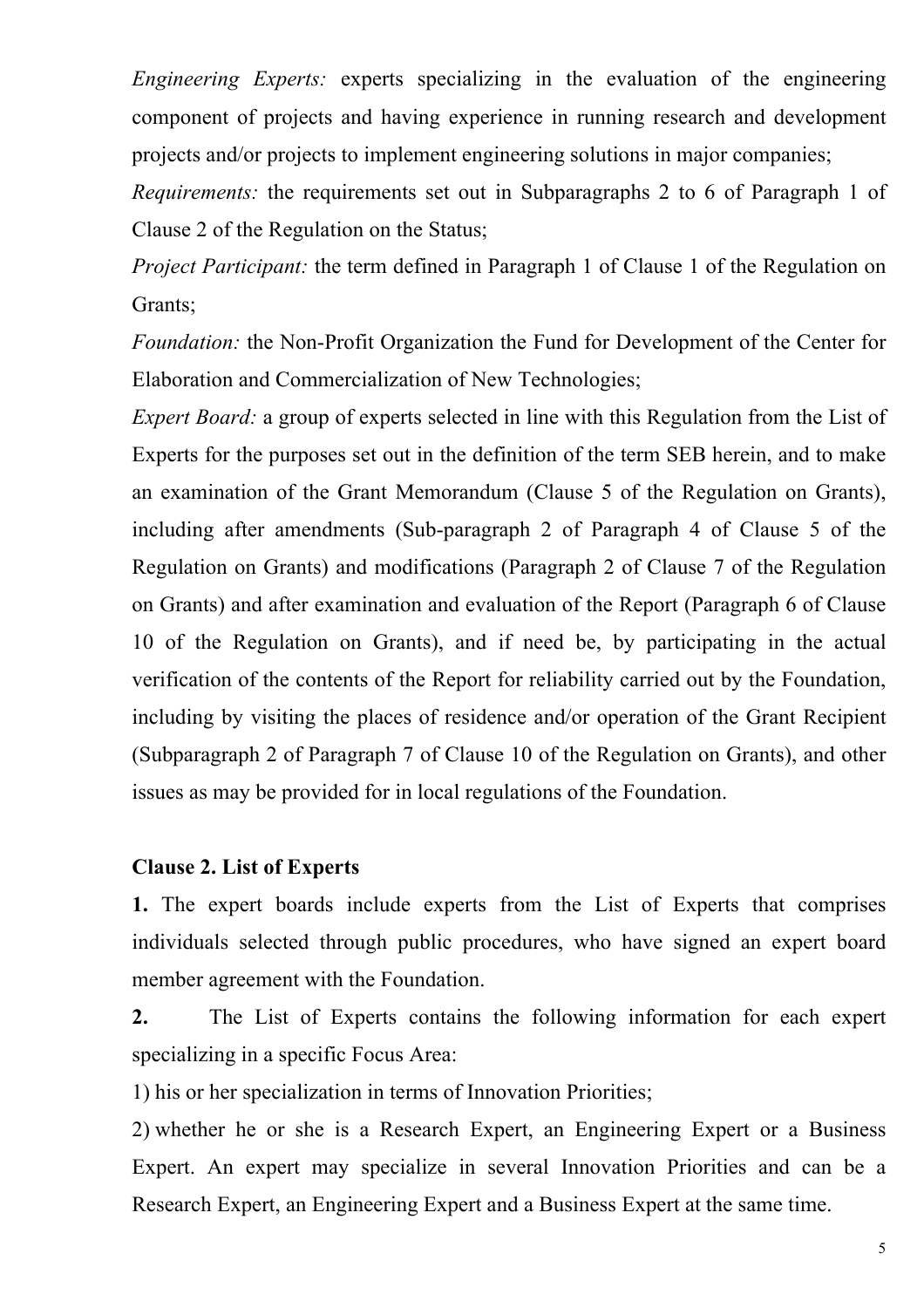For each Innovation Priority, there must be at least 30 experts, and since June 1, 2014 at least 60 experts (to convene a Status Expert Board). Experts selected for each Innovation Priority must meet the requirements set out in Table 1 below.

*Table 1. Requirements as to what experts must be included in the List of Experts depending on the Focus Area*

| Minimum number*     |                                                                                             | Energy efficiency and energy<br>saving, including innovative<br>energy technologies | Nuclear technologies | Space technologies, primarily<br>systems (including relevant<br>in telecom and navigation<br>ground infrastructure) | Medical technologies related to<br>the development of equipment<br>and medicines | technologies and software<br>Strategic computer |
|---------------------|---------------------------------------------------------------------------------------------|-------------------------------------------------------------------------------------|----------------------|---------------------------------------------------------------------------------------------------------------------|----------------------------------------------------------------------------------|-------------------------------------------------|
|                     | For SEB                                                                                     | $\overline{15}$                                                                     | 12                   | 12                                                                                                                  | $\overline{18}$                                                                  | $\overline{7}$                                  |
| Research experts    | For an Expert Board<br>in other cases<br>indicated in<br>paragraph 31 of<br>Clause 1 herein | 15                                                                                  | 12                   | 12                                                                                                                  | 18                                                                               | 7                                               |
| Engineering experts | For SEB                                                                                     | 9                                                                                   | 12                   | 12                                                                                                                  | 6                                                                                | 17                                              |
|                     | For an Expert Board<br>in other cases<br>indicated in<br>paragraph 31 of<br>Clause 1 herein | 9                                                                                   | 12                   | 12                                                                                                                  | 6                                                                                | 17                                              |
| Business experts    | For SEB                                                                                     | 6                                                                                   | 6                    | 6                                                                                                                   | 6                                                                                | 6                                               |
|                     | For an Expert Board<br>in other cases<br>indicated in<br>paragraph 31 of<br>Clause 1 herein | 6                                                                                   | 6                    | 6                                                                                                                   | 6                                                                                | 6                                               |

*\** Since June 1, 2014, the minimum number for experts (for SEB) will be determined by making amendments to this Regulation for each Focus Area before the above date.

3. The procedure for interaction between the Foundation's structural units in holding public procedures to select experts, preparing, agreeing, approving, amending and publishing the List of Experts, and preparing, agreeing, signing, amending, executing and terminating agreements on the performance of the functions of an Expert Board member is set out in the relevant Regulations to be approved by an order of the Foundation.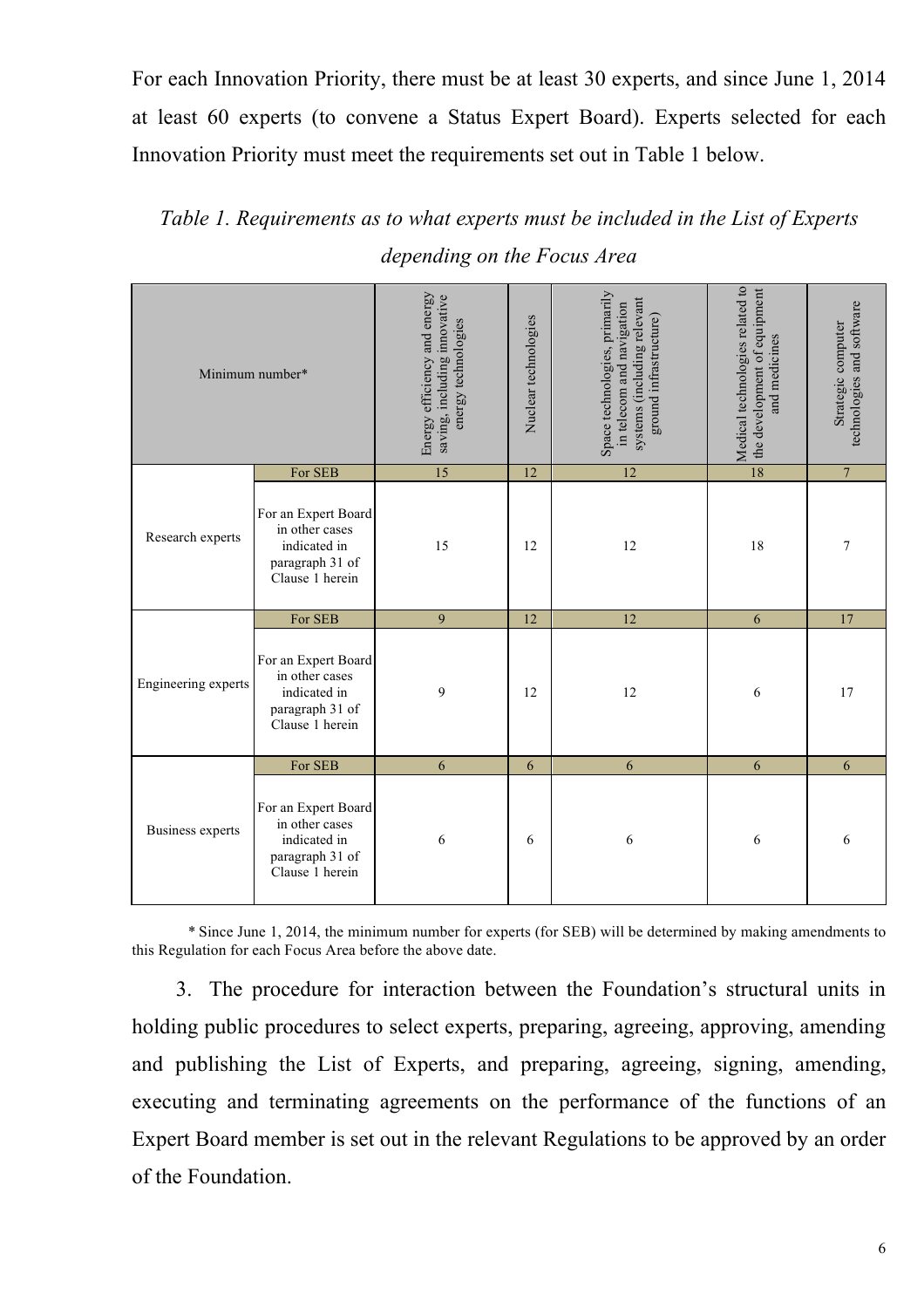**4**. An expert may give the Foundation an electronic notice of his or her inability to take part in meetings of Expert Boards for a certain period (from 5 to 80 days). Within one day after receipt of such notice, SEB must send the expert a confirmation that the notice has been received after which the expert will not be included in Expert Boards called within the period in which the expert is unable to take part in meetings of Expert Boards.

**5.** Experts have the right to remuneration in the amount set out in an agreement with the Foundation on the performance of the functions of an Expert Board member.

**6.** Experts must abide by the highest ethical standards in all matters related to examinations made by them under this Regulation.

An expert (Expert Board member) interested in an Applicant (Project Participant; Grant Recipient) or doubting his/her impartiality must notify the Foundation of this by providing relevant information in the Evaluation Form (if participating in SEB meeting) or in the Feedback Form (if participating in **GEB** meeting) and refrain from taking part in the examination.

In case of failure to abide by this requirement, the Foundation may remove such expert from the List of Experts. The procedure for striking experts from the List of Experts is set out in the Regulations indicated in Paragraph 3 of this Clause.

An expert (Expert Board member) is considered to be interested in an Applicant (Project Participant; Grant Recipient) if the expert (or their affiliates) benefits or may benefit depending on the decision of the Expert Board, or cease to be impartial (being prejudiced for or against the Applicants, Project Participants, or Grant Recipients), specifically for any of the following reasons:

1) the expert (Expert Board member) and/or their affiliates are directly related the Applicant (Project Participant; Grant Recipient), its competitors, Beneficiaries, creditors, key team members and/or managers, or are themselves an Applicant (Project Participant; Grant Recipient), a creditor, a key team member and/or manager;

2) the expert (Expert Board member) and/or their affiliates have employment or other contractual relations with the Applicant (Project Participant; Grant Recipient), its competitors, Beneficiaries, creditors, key team members and/or managers or had such relations at any time within the five years preceding the meeting of the Expert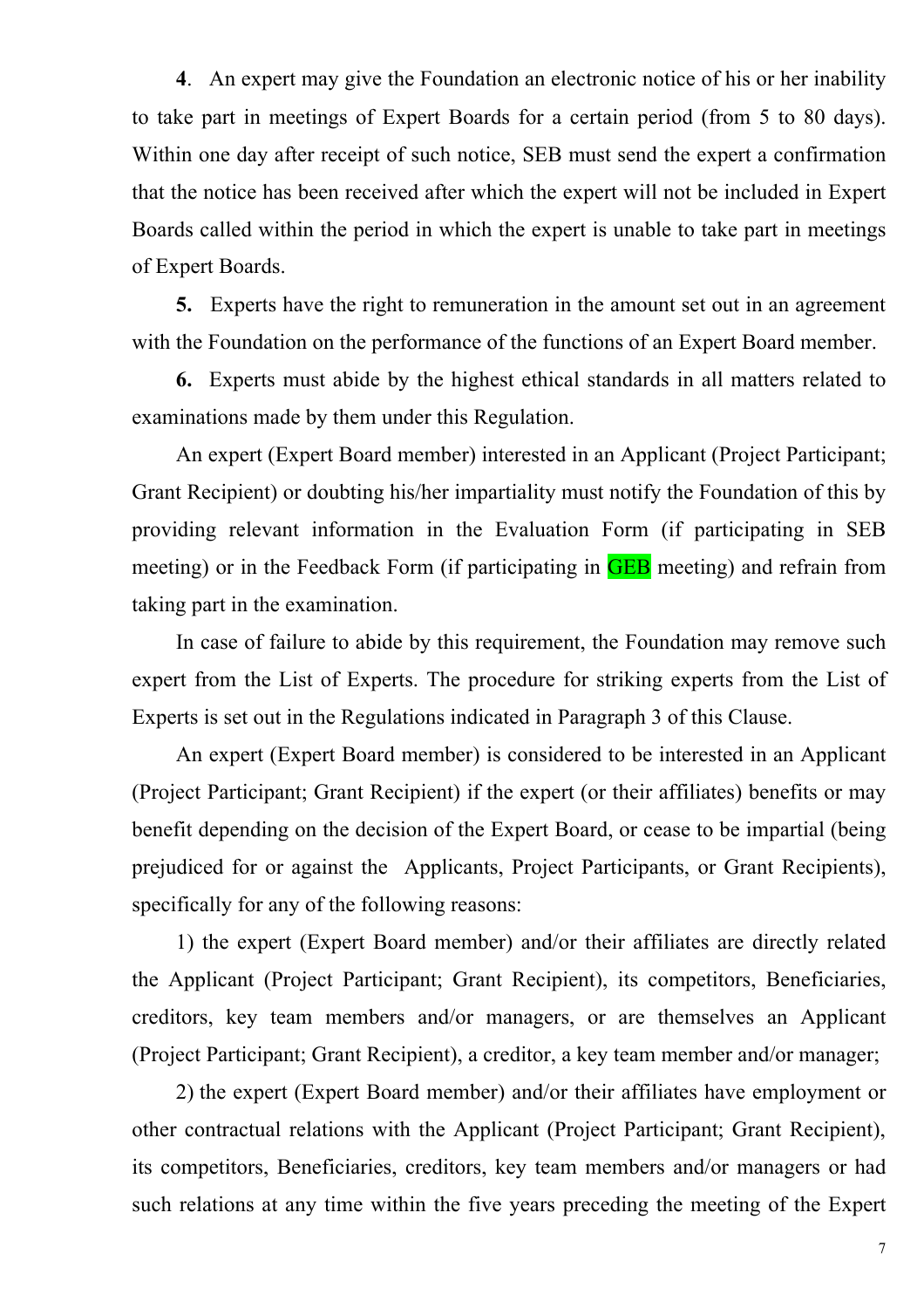Board;

3) the expert (Expert Board member) and/or their affiliates may have other reasons to receive cash or other compensation from the Applicant (Project Participant; Grant Recipient), its competitors, Beneficiaries, creditors, key team members and/or managers, including in the form of a position in the governance bodies of the above corporate entities.

The Evaluation Form (Feedback Form) sent by such an Expert Board member must not be counted when adding up the results of the Expert Board's meeting under Paragraph 4 of Clause 5 and Paragraph 1 of Clause 8 of this Regulation.

#### *II. SEB Meetings*

#### **Clause 3. Calling SEB Meetings**

**1.** An individual SEB meeting is called to examine each application (project) by the GEO Director or a person designated by the GEO Director when the Foundation decides to submit the Applicant's application to SEB for an in-depth examination.

SEB are randomly selected from the experts in the List of Experts for the Innovation Priority determined in line with Subparagraph 2 of Paragraph 4 of Clause 2 of the Regulation on the Status.

**2.** Calling SEB meetings assumes that the SEB members will be selected, the Applicant's Questionnaire and the Evaluation Form will be distributed to its members (by including links to said documents in the relevant e-mails). The Applicant's Questionnaire and Evaluation Forms are considered to be received by all SEB members on the day they are sent to the last SEB member on the list.

**3.** Any SEB consists of 10 members. The make-up of each SEB must meet the requirements set out in Table 2 below.

#### *Table 2. Requirements for SEB composition depending on each Focus Area*

8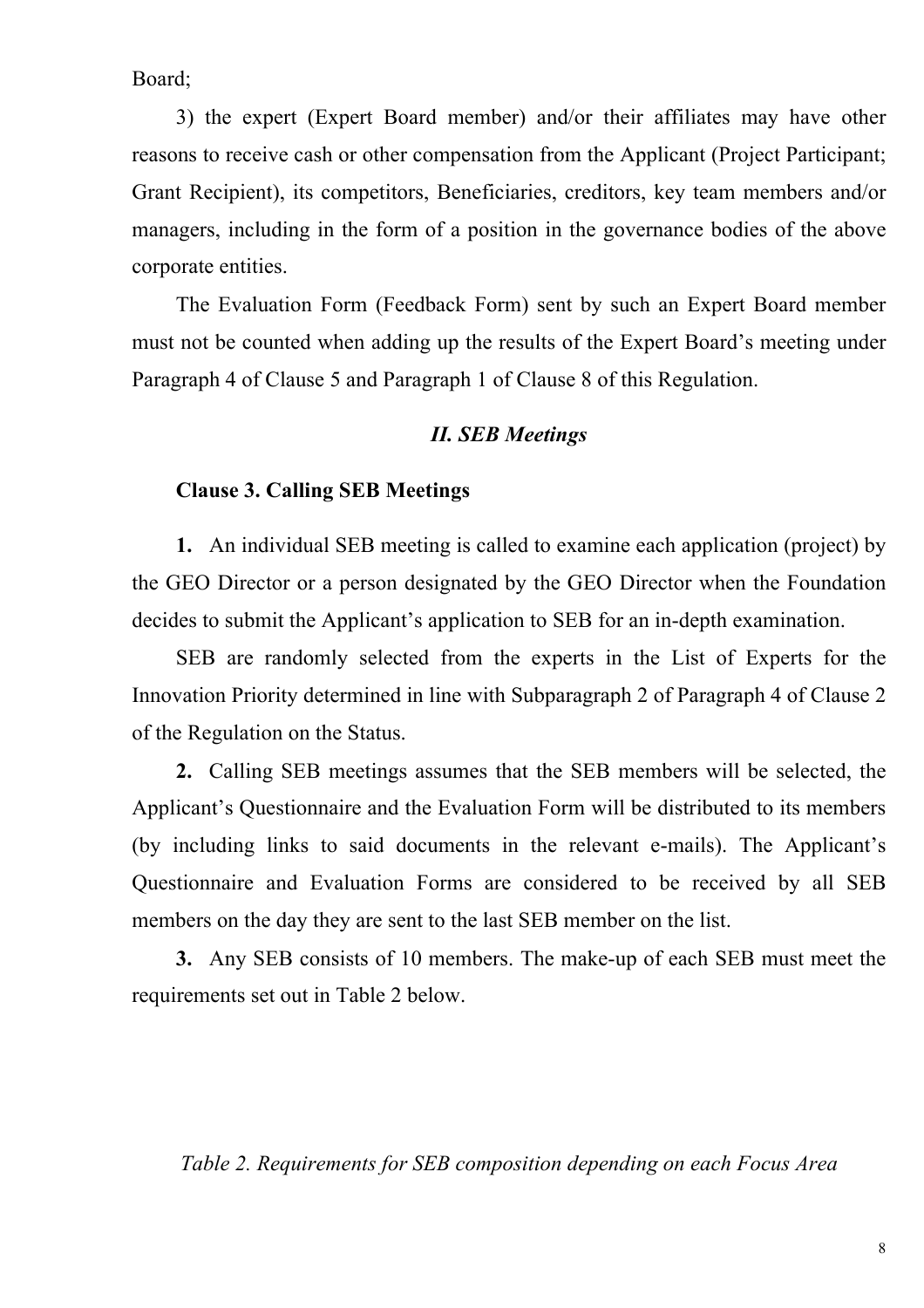| Minimum number      | energy<br>vative<br>technologies<br>inno <sup>-</sup><br>and<br>uding<br>efficiency<br>$rac{1}{2}$<br>energy<br>saving,<br>Energy | Nuclear technologies | щ.<br>and navigation systems<br>primarily<br>ground<br>infrastructure)<br>relevant<br>Space technologies<br>(including<br>telecom | and<br>$\overline{S}$<br>equipment<br>related<br>Medical technologies<br>medicines<br>$\sigma$<br>development<br>the | computer technologies<br>software<br>and<br>Strategic |
|---------------------|-----------------------------------------------------------------------------------------------------------------------------------|----------------------|-----------------------------------------------------------------------------------------------------------------------------------|----------------------------------------------------------------------------------------------------------------------|-------------------------------------------------------|
| Research experts    |                                                                                                                                   |                      | 4                                                                                                                                 | 6                                                                                                                    | ◠                                                     |
| Engineering experts | $\mathcal{E}$                                                                                                                     |                      | 4                                                                                                                                 | $\overline{2}$                                                                                                       |                                                       |
| Business experts    | $\overline{c}$                                                                                                                    | C                    | 2                                                                                                                                 | $\overline{2}$                                                                                                       | 3                                                     |

#### **Clause 4. SEB Meetings**

**1.** SEB meetings must be held in absentia. SEB members participate in the meeting by filling out Evaluation Forms.

**2.** Any SEB member may refuse to vote by indicating his or her refusal in the Evaluation Form.

The Evaluation Form submitted by such SEB member will not be counted in the voting results under Paragraph 4 of Clause 5 of this Regulation.

**3.** SEB members must vote within 10 calendar days of receiving the Evaluation Forms by filling out and returning said forms by electronic means of communication to the Foundation.

The Evaluation Form must contain an explanation for the SEB member's conclusion regarding each Requirement (between 100 and 1,000 characters). At the discretion of GEO and subject to approval by the Foundation's Legal Department, the inclusion of sets of letters or characters (including spaces) that do not form individual words, or repeating words or expressions that have no obvious meaning may be rejected as an explanation for the SEB member's conclusion.

Unless the SEB member's Evaluation Form contains an explanation, the SEB member is considered not to have participated in the meeting.

The Evaluation Form may indicate which information about the project and/or documents have not been provided, but were necessary to appraise its compliance (noncompliance) with the Requirements.

#### **Clause 5. Summarizing the Results of SEB Meetings**

9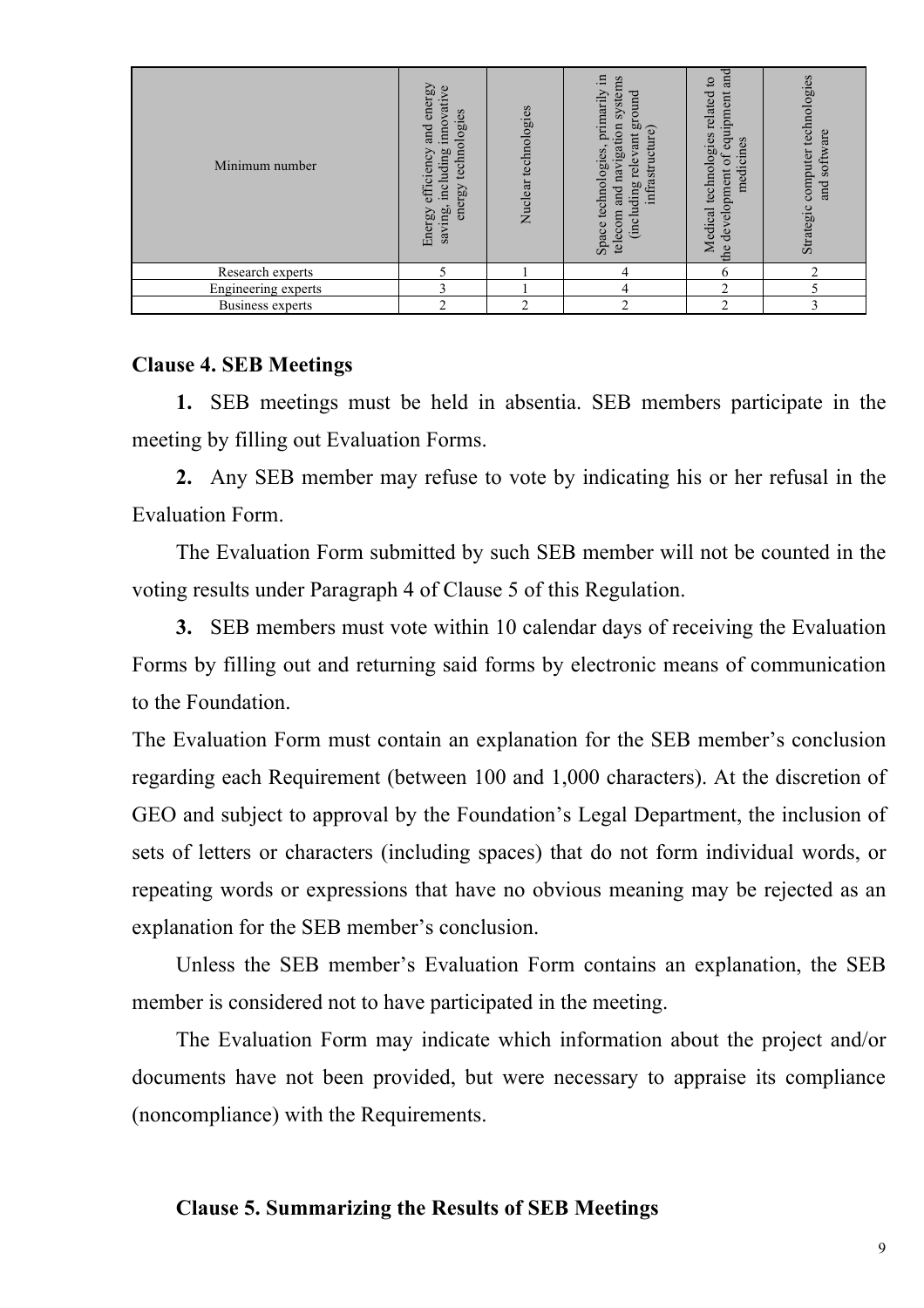**1.** SEB members who have failed to send filled out Evaluation Forms to the Foundation within the timeframe specified in Paragraph 3 of Clause 4 of this Regulation, and SEB members who have failed to vote on at least one item specified in the Evaluation Form are considered not to have participated in the meeting.

Only "yes" and "no" answers contained in Evaluation Forms submitted by SEB members that have participated in the meeting shall be counted in the results of the voting.

**2.** If less than five members have taken part in the SEB meeting, than the meeting is considered to be void.

**3.** The new meeting of the SEB shall be called by the GEO Director or a person designated by the GEO Director in line with the procedure set out in Clause 4 of this Regulation, within 2 business days after the previous meeting of the SEB is declared void.

The new SEB must comprise the SEB members who have submitted filled out Evaluation Forms to participate in the SEB meeting that has been declared void, and whose Evaluation Forms have been counted in the voting results, and new SEB members selected in line with the procedure set out in this Regulation.

The Evaluation Forms of SEB members submitted to participate in the SEB meeting that has been declared void and counted in the voting results are not to be **resubmitted** 

**4.** The decision on the project's compliance with a Requirement is to be made by the SEB separately and will be considered to have been taken if at least 60% of the SEB members who have participated in the meeting vote for such decision.

**5.** The results of SEB meetings with filled out Evaluation Forms enclosed thereto shall be recorded in minutes to be signed by the GEO Director or a person designated by the GEO Director, within one business day after the end of the SEB meeting.

#### *III. The Procedure for Appraising a Grant Memorandum or a Report*

**Clause 6. Calling an Expert Board to Appraise a Grant Memorandum or a**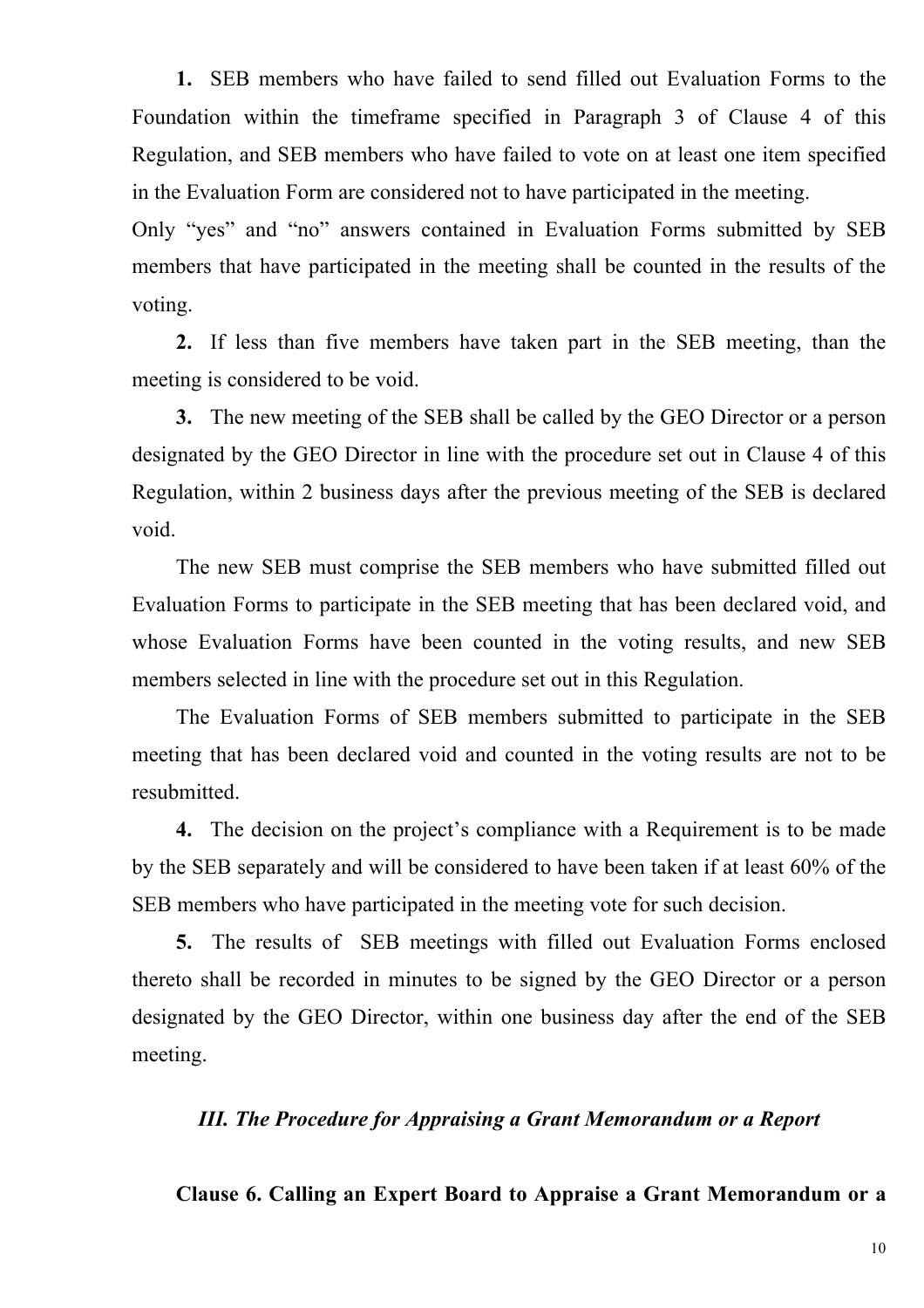#### **Report**

**1**. Within 2 days of getting a GEO decision to have a Grant Memorandum appraised, the Cluster may send the GEO a list of experts recommended for inclusion in the Expert Board from the List of Experts.

Within 3 days after the decision to have the Grant Memorandum or a Report appraised, the GEO must prepare a list of experts to be included in the Expert Board from the List of Experts. This list includes:

1) all Experts specializing in the relevant Innovation Priority;

2) Experts proposed by the Cluster;

3) Experts specializing in related Innovation Priorities.

This list must not include Experts:

1) Who have been reported by the Project Participant (Grant Recipient) or the Cluster to have related interests (Paragraph 6 of Clause 2 of this Regulation);

2) who have given the Foundation electronic notice of their inability to take part in meetings of Expert Boards within the period in which the **GEB** meeting is to be held, as per Paragraph 4 of Clause 2 of this Regulation.

**2.** Within 3 days of the date of the decision to have the Grant Memorandum or Report appraised, the GEO will with due care select at least 8 Experts who have the most relevant expertise for the examination from the list of Experts mentioned in Paragraph 1 of this Clause. The relevance of Experts is determined against the following criteria:

1) An Expert may take part in no more than two examinations at a time;

2) Where possible, Reports should be appraised by Experts who appraised the relevant Grant Memorandum or previous Reports by this Project Participant;

3) International experts should participate in examinations of projects aimed at international markets.

**3.** Within 3 days from the date of the decision to have the Grant Memorandum or Report appraised, the GEO shall send at least five most relevant Experts from the list indicated in Paragraph 2 of this Clause a letter inviting them to take part in the examination. The letter must specify the name of the Project Participant (Grant Recipient) and the name of its innovation project, and include a summary of the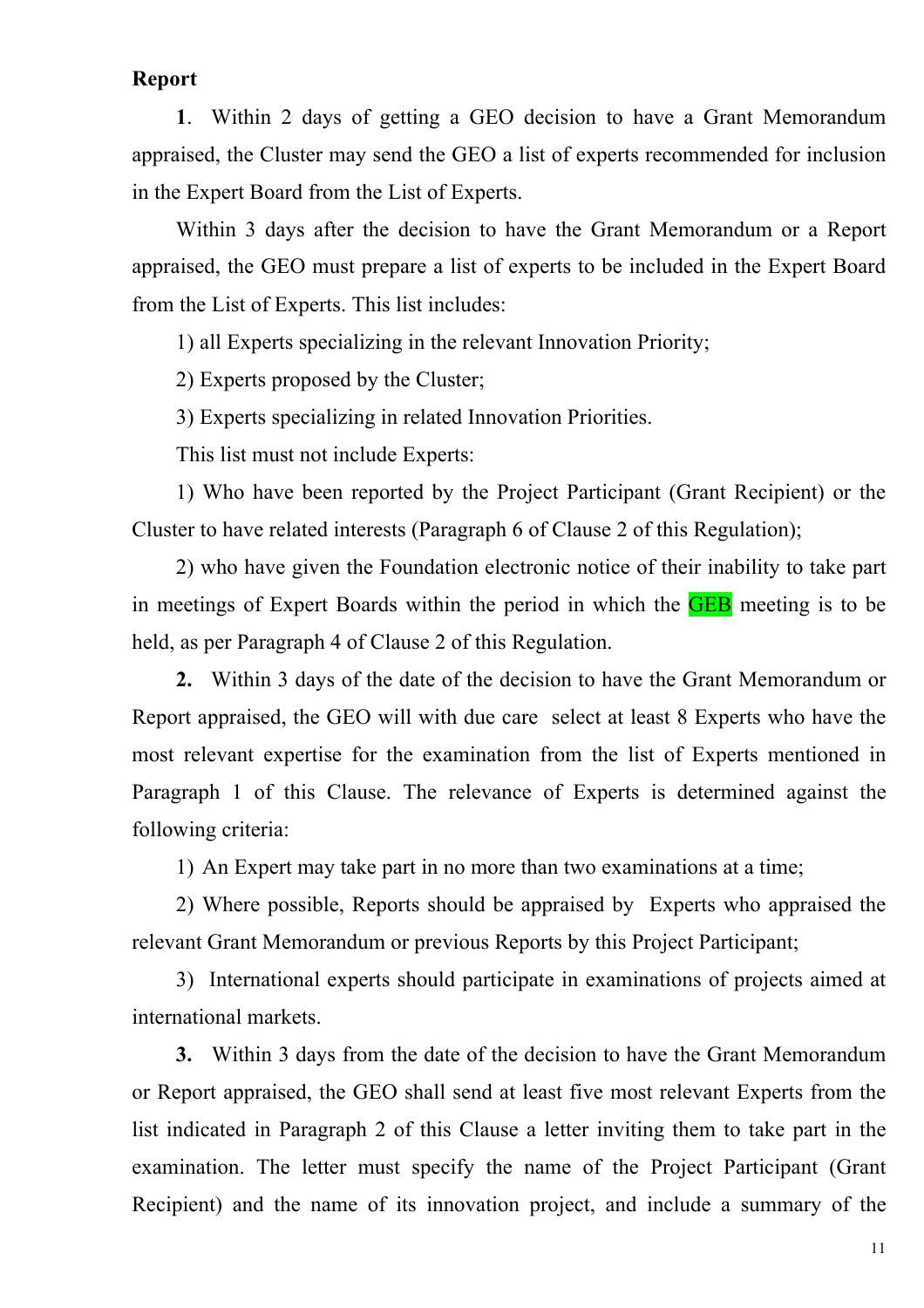project.

**4.** For the purposes of meeting the timeframe for examining Grant Memoranda and Reports set out in the Regulation on Grants, if the GEO fails to receive a reply from an Expert to the invitation within 5 business days, the Expert will be considered to have refused to participate in the meeting of the Expert Board.

**5.** If fewer than three Experts accept the invitations sent out to them as per in Paragraph 3 of this Clause, the GEO shall send invitations to other Experts on the list indicated in Paragraph 2 of this Clause. The invitations are to be sent until at least three Experts accept the invitation to participate in the examination.

**6.** No later than on the next business day after the receipt of confirmation by an Expert that he or she will participate in the examination, the GEO must give the Expert access to the materials of the Grant Memorandum or Report required for the examination by sending them a login and password to access the relevant ftp-server (before an automated system is implemented). If the Expert encounters technical problems in accessing the ftp-server, the materials may be made available to the Expert by any other means that prevent access to the materials by third parties.

#### **Clause 7. Conducting an Examination of a Grant Memorandum or a Report**

**1.** Experts shall appraise a Grant Memorandum or a Report in absentia by filling out a Feedback Form.

**2.** The Feedback Form shall be sent to the Experts along with access to materials of the Grant Memorandum or Report as per Paragraph 6 of Clause 6 of this Regulation.

**3.** Experts shall fill out Feedback Forms and send them by e-mail to the Foundation either within 15 days after receiving the Grant Memorandum and enclosures or within 20 days after receiving the Report.

**4.** When sending Experts the materials indicated in Subparagraph 6 of Clause 6, the GEO must also explain to them that they can submit follow-up questions and/or requests for further information to the GEO within 5 days.

The procedure for interaction between structural units regarding getting answers from the Project Participant (Grant Recipient) to follow-up questions and/or requests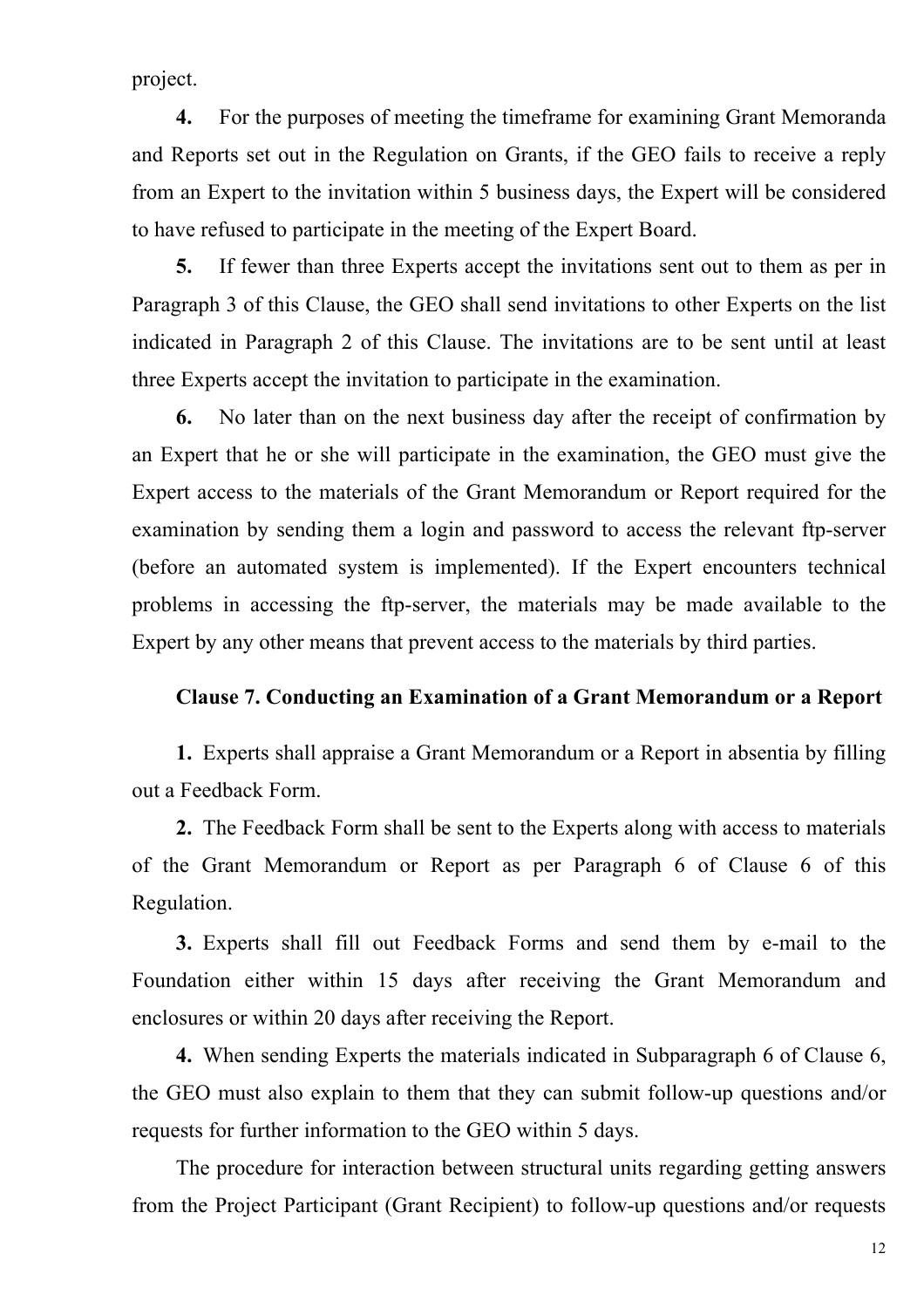for further information from experts is set out in the Regulation on Grants.

Answers to questions and/or additional information received from the Project Participant (Grant Recipient) shall be forwarded by the GEO to the relevant Expert no later than on the next day after being received by the GEO.

### **Clause 8. Summarizing the Results of an Examination of a Grant Memorandum or a Report**

**1.** Experts who fail to send the Foundation filled out Feedback Forms within the timeframe set out in Paragraph 3 of Clause 7 of this Regulation (in the absence of notice on factors that prevent them from sending their Feedback Forms on time), and who fail to indicate the final score for at least one of the sections specified in the Feedback Form will be considered not to have participated in the examination.

Only answers "Excellent", "Good", "Satisfactory", "Unsatisfactory", "Yes" and "No" provided in Paragraph 2 of Clause 5 and Paragraph 6 of Clause 10 of the Regulation on Grants and contained in the Feedback Forms of the Experts who have participated in the examination shall be counted when adding up the results of the examination.

**2.** If fewer than three Experts who agreed to take part in the examination have submitted their Feedback Forms to the Foundation within the timeframe and did not give notices of factors that prevent them from sending their Feedback Forms on time, the GEO shall send invitations to participate in the examination to other Experts in the list indicated in Paragraph 2 of Clause 6 of this Regulation.

If an Expert supplies a notice of factors that reasonably could have prevented him or her from submitting his or her Feedback Form on time, specifying when the Feedback Form will be submitted to the Foundation, the GEO shall send an invitation to the next Expert in the list indicated in Paragraph 2 of Clause 6 of this Regulation only if the potential number of Feedback Forms less the Expert in question is less than three.

**3.** Within one day of receiving Feedback Forms from at least three Experts, the GEO shall forward them to the structural units listed in the Regulation on Grants and the executive secretary of the Grants Committee together with a letter addressed to the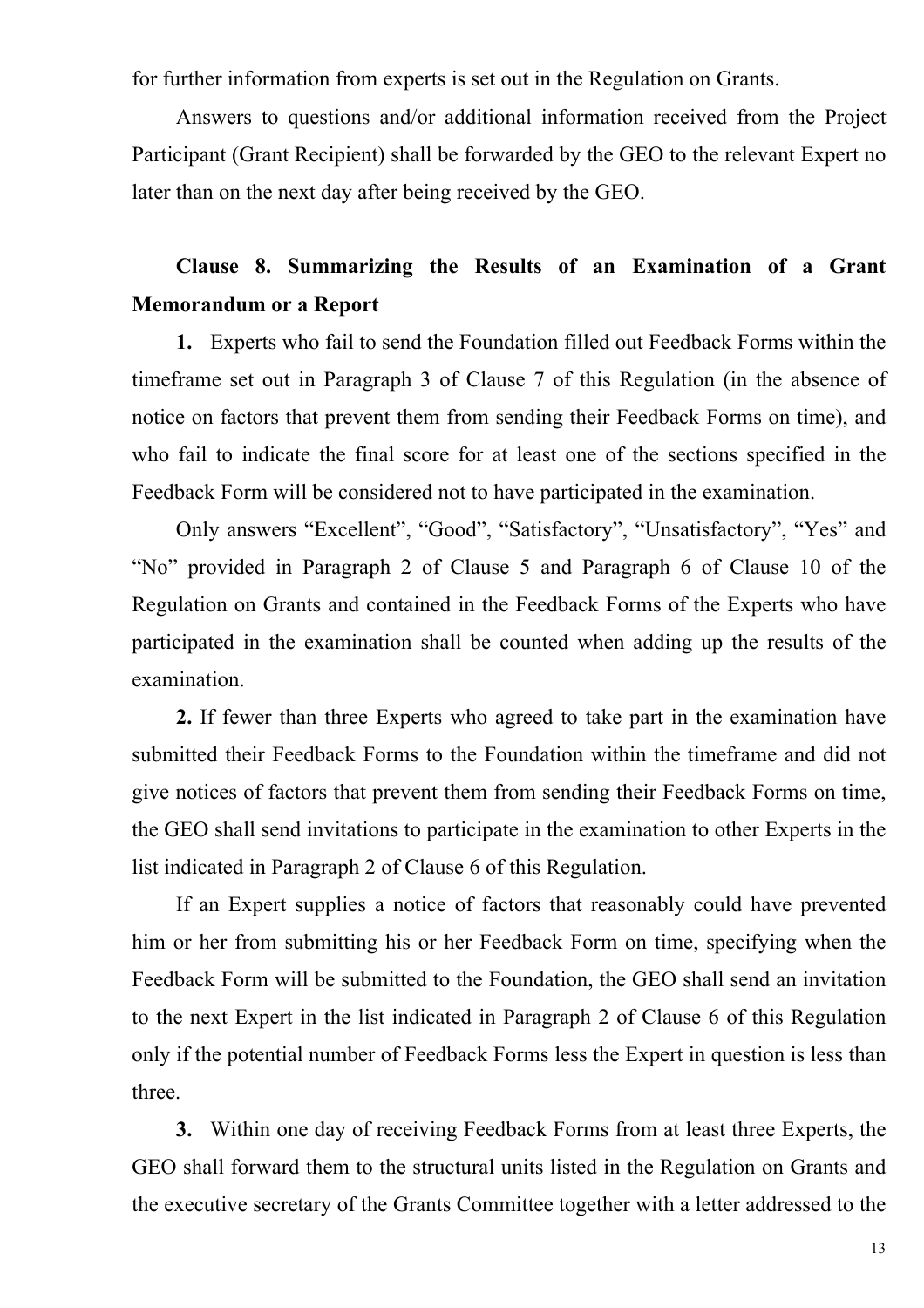executive secretary notifying the secretary of completion of the examination of the Grant Memorandum or on examination of the Report by experts.

Similarly, the GEO shall send all Feedback Forms received from other Experts after the first three ones within one day of receiving them.

## **Clause 9. Additional Requirements for In-depth Examination of Applications (Center for Applied Research)**

**1.** In-depth examinations (Center for Applied Research) are to be made in the same manner and timeframe as set out in Clauses 6 to 8 of this Regulation. The Feedback Form for Experts is provided in Appendix 2 hereto. No follow-up questions and/or requests for further information from Experts will be forwarded to the Applicant, while it will be explained to the Experts that the Foundation is unable to request further information from the Applicant.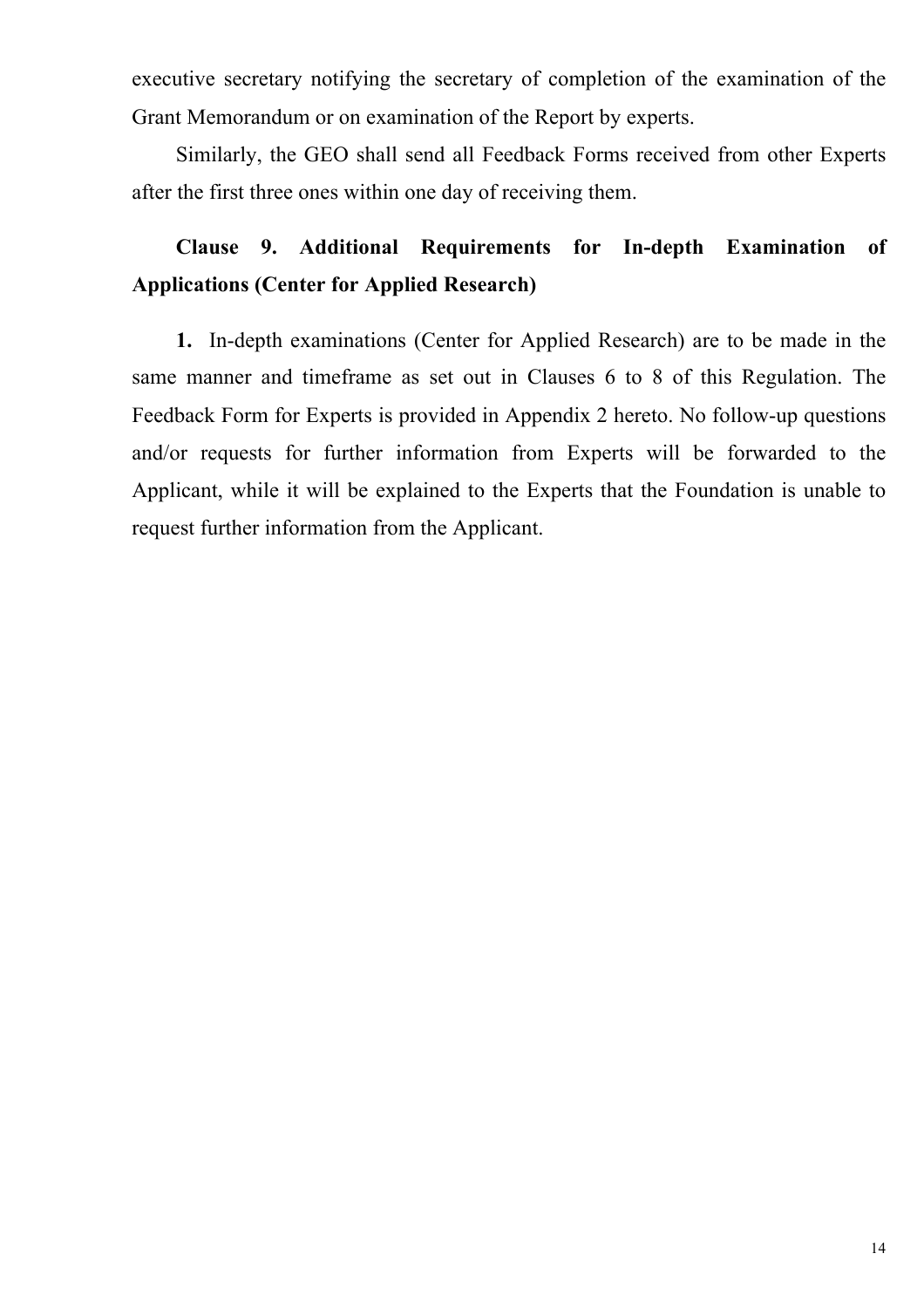Appendix 1 to the Regulation on the Expert Boards of Non-Profit Organization the Fund for Development of the Center for Elaboration and Commercialization of New Technologies

### **PROJECT EVALUATION FORM**

Project: [Project name]

Applicant: [Applicant's name]

Expert: [full name of the Expert Board member] (if you are not the person indicated here, please contact us).

Date: [current date]

REFUSE TO VOTE (hyperlink)

### Notify OF YOUR INTEREST IN THE APPLICANT (hyperlink)

Please fill out this Project Evaluation Form:

1. Do the proposed product and/or technology have potential competitive advantages over their global counterparts?

(yes/no)

Please explain your answer:

2. Do the proposed product and/or technology have considerable commercialization potential at least in the Russian market, and potentially later in the global market?

(yes/no)

Please explain your answer:

3. Is the project theoretically feasible and compliant with fundamental scientific principles?

(yes/no)

Please explain your answer:

4. Do key project researchers, developers and managers (the Project Team) have the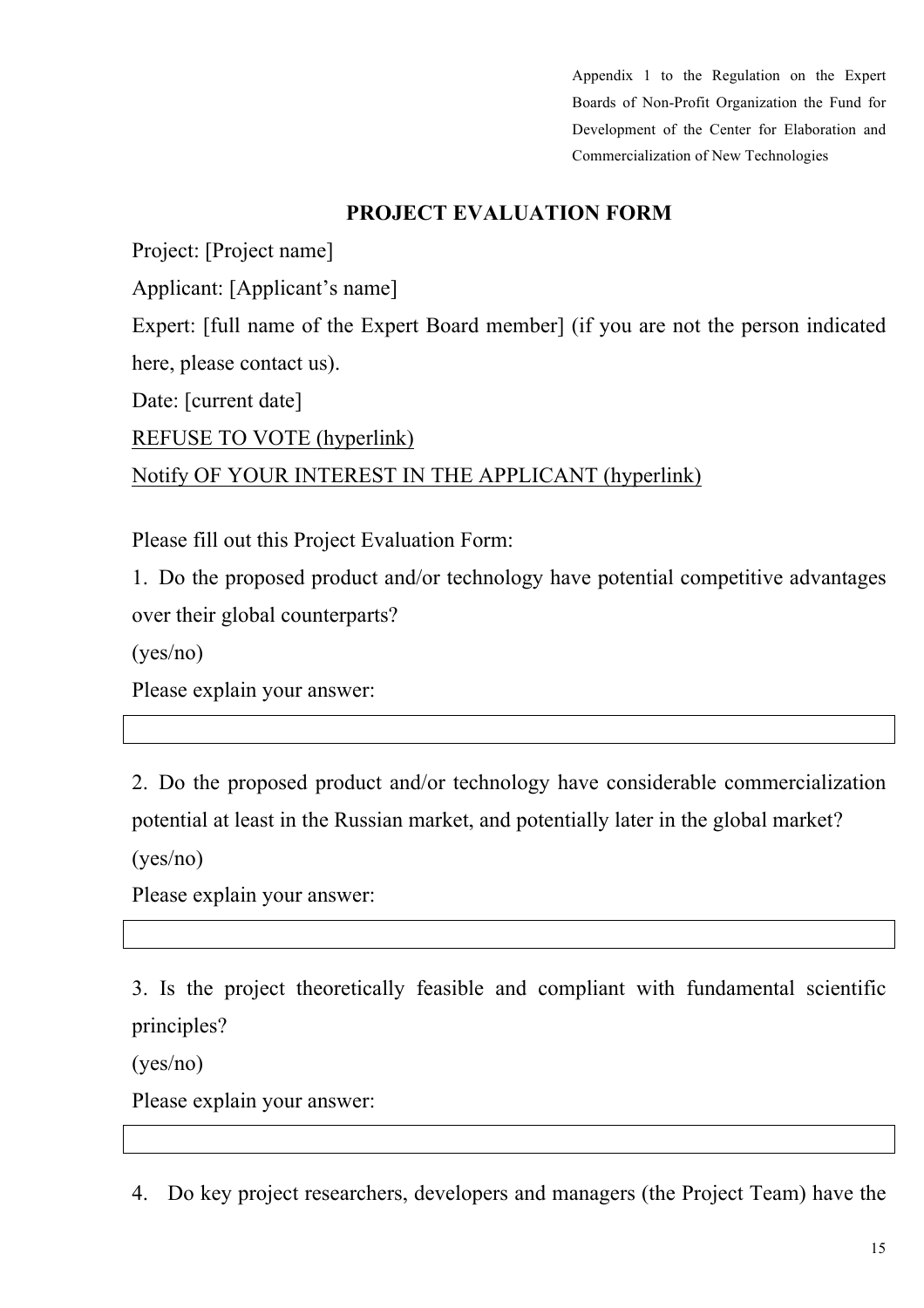necessary expertise and experience to successfully implement the project?

(yes/no)

Please explain your answer:

5. Does the Project Team have an expert or several experts who have international experience in research, development and/or commercialization of R&D products? (yes/no)

Please explain your answer:

6. Are the submitted materials sufficient to appraise the project? (yes/no)

Please specify which project information and/or documents have not been submitted to you, but are necessary to adequately appraise the project: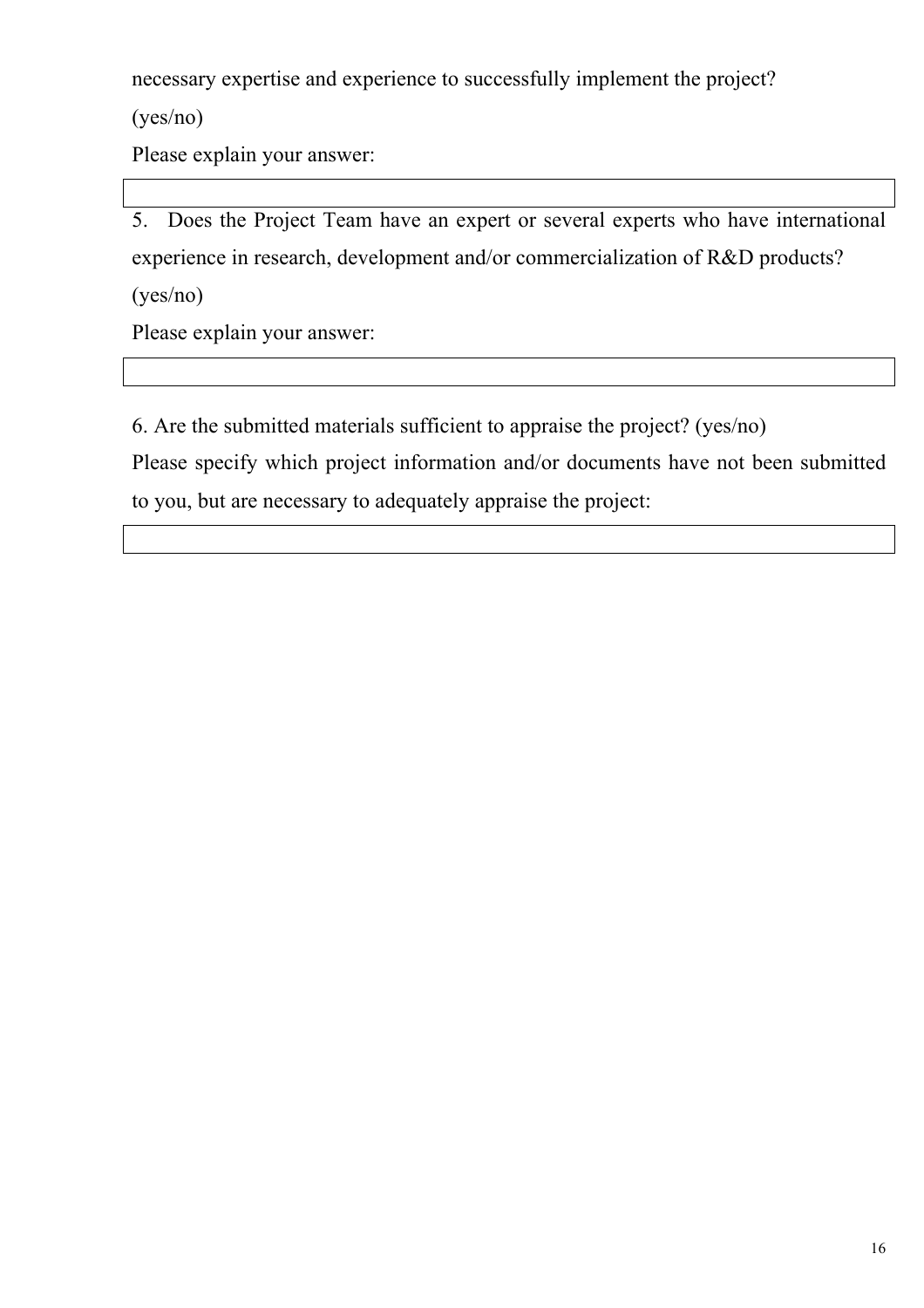Appendix 2 to the Regulation on the Expert Boards of Non-Profit Organization the Fund for Development of the Center for Elaboration and Commercialization of New Technologies

### **FEEDBACK FORM**

Project: [Project name]

Applicant: [Applicant's name]

Expert: [full name of the Expert Board member] (if you are not the person indicated here, please contact us).

Date: [current date]

REFUSE TO VOTE (hyperlink)

### INFORM OF YOUR INTEREST IN THE APPLICANT (hyperlink)

Please fill out this Feedback Form:

1. Does the expected result of the Applied Research offer a considerable commercialization potential at least in the Russian market, and potentially later in the global market?

(yes/no)

Please explain your answer:

2. Do key project researchers, developers and managers (the Project Team) have the necessary expertise and experience to successfully implement the project?

(yes/no)

Please explain your answer:

3. Does the Project Team have an expert or several experts who have international experience in research, development and/or commercialization of R&D products? (yes/no)

Please explain your answer: